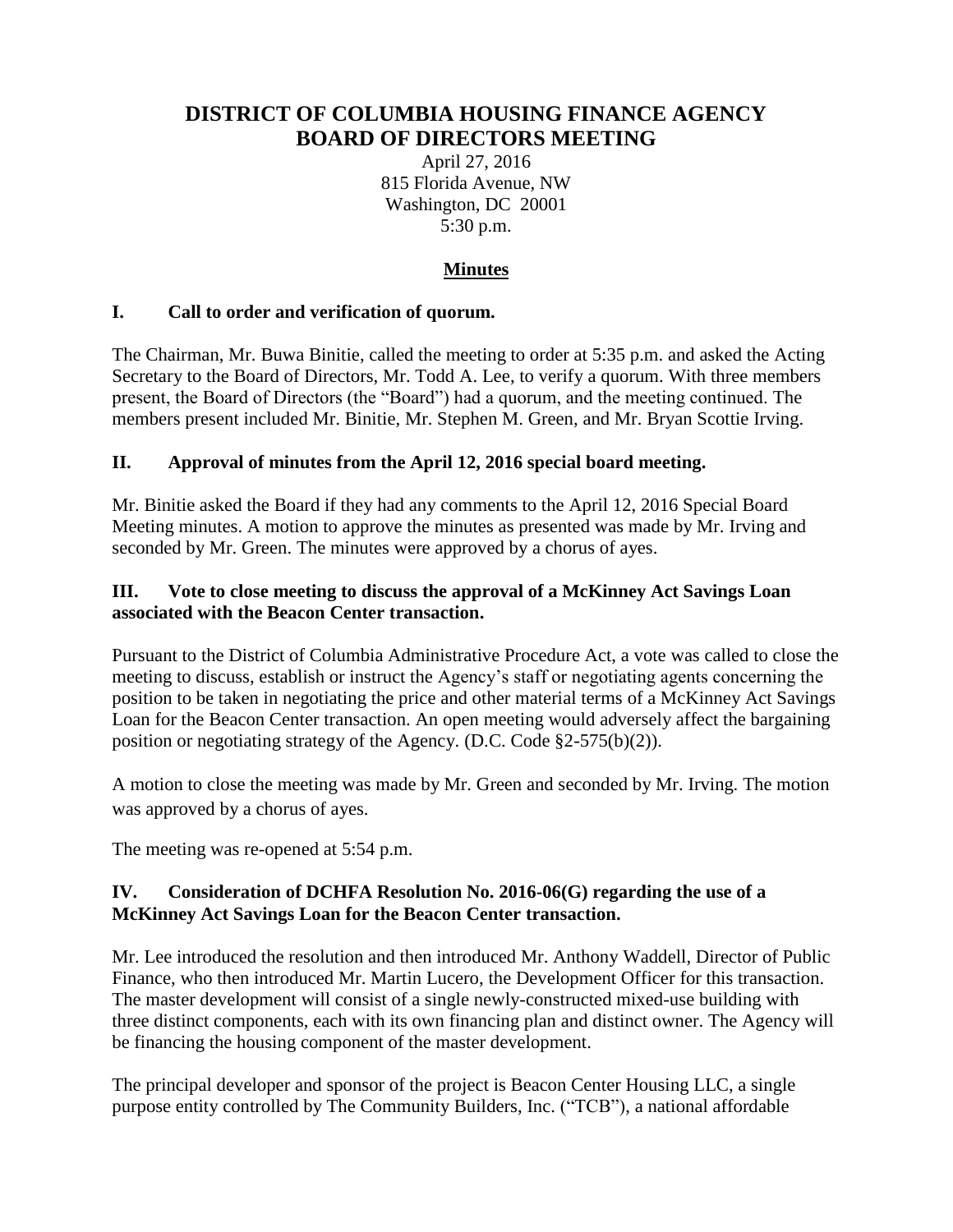housing developer, and Emory Beacon of Light, Inc. ("EBOL"), a nonprofit affiliate of Emory United Methodist Church that specializes in community development.

The project will be located at 6100 Georgia Avenue, N.W., in the Brightwood Neighborhood of Washington, D.C. It will include ninety-nine (99) units of affordable housing and eighty-seven (87) parking spaces. The bedroom mix will include seven (7) studio units, sixty-one (61) onebedroom units, twenty-seven (27) two-bedroom units and four (4) three-bedroom units.

The sponsor has elected to set aside one hundred percent (100%) of the units at or below sixty percent (60%) of the area median income (AMI), including eight (8) units further restricted at thirty percent (30%) of AMI for permanent supportive housing. Three (3) of these eight (8) units will satisfy the McKinney Act very low income set aside requirements.

To date, the sponsor has used approximately \$1.2 million in pre-development funding from the Local Initiatives Support Corporation, \$1.1 million from the United Methodist Development Fund and \$200,000 from a TCB corporate line of credit. The McKinney Act loan of \$1 million will be used to pay for additional architectural expenses, archaeological mitigation, legal fees and other pre-development expenses for the project.

Members of the development team who were present in support of the project included Ms. Jacqueline Alexander of TCB, Ms. Hazel Broadnax of EBOL, Mr. Sherief Elfar of Torti Gallas and Partners, Inc., and Ms. Gina Merritt, of Northern Real Estate Urban Ventures. Mr. Elfar provided a brief presentation of the drawings and the site plan.

Mr. Binitie asked how Ellisdale Construction became involved in the project. Ms. Alexander replied that Hamel Builders was the original contractor, but when the prices continued to escalate, the new contractor was selected. Mr. Irving asked if Ellisdale was able to hold its pricing under the new Department and Small and Local Business Development (DSLBD) and First Source laws. Ms. Alexander replied that this project has been grandfathered in under the prior laws. Ms. Merritt added that Ellisdale has demonstrated a capacity for compliance with the District's local hiring laws in the past. Mr. Green inquired as to whom the construction monitoring fee would be paid. Ms. Alexander replied that the fee was for JDC Construction.

Mr. Binitie then noted for the record that while he is an active business partner with TCB on another transaction, he will not be receiving any financial benefit from TCB's participation on this transaction, and asked that he be allowed to participate in voting. Mr. Irving made a motion to vote that any apparent conflict of interest be waived and that Mr. Binitie be allowed to vote. Mr. Green seconded the motion. Mr. Irving and Mr. Green voted in favor of that motion, thus allowing Mr. Binitie to participate in voting on the Resolution.

The motion to vote to approve the Resolution was moved by Mr. Green and seconded by Mr. Irving. The roll was called, and with three votes in the affirmative, the Resolution was approved.